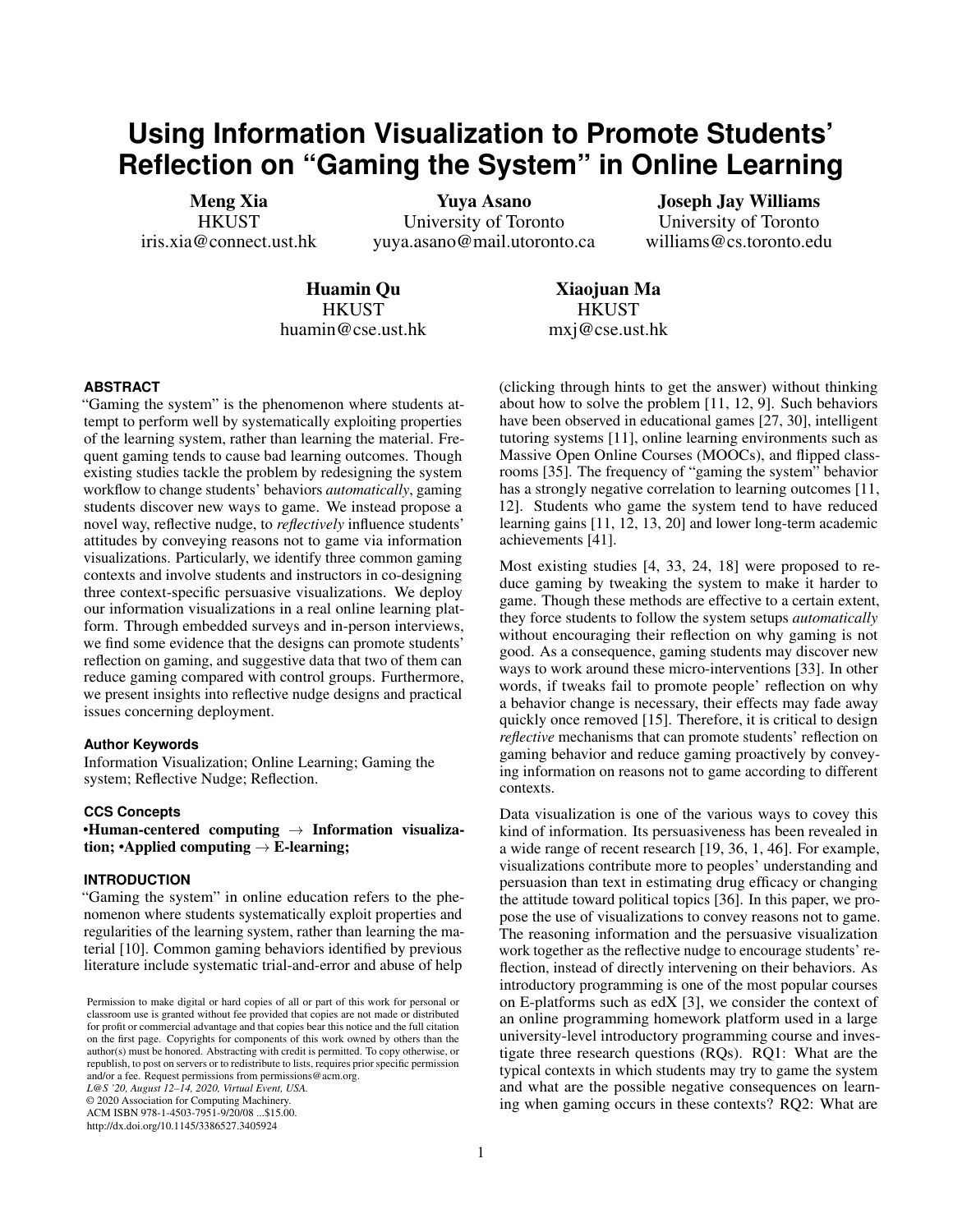the ways to encode information for communicating reasons not to game in various contexts into reflective nudge to students? RQ3: What are the design considerations for creating reflective nudge to promote reflection in online learning?

To answer these questions, we worked closely with students, instructors, and developers of the online learning system during the whole investigation. For RQ1, to identify the common beliefs that are amenable to change with the help of reflective nudge, we interviewed 16 students about the specific context(s) they would game and three course instructors (one of them is also a system developer) about the nature and ramifications of gaming in each context. For RQ2, we performed an iterative co-design with instructors and students and consolidated various design alternatives into three persuasive visualizations, targeting the gaming beliefs acquired in RQ1. For RQ3, we deployed our designs in the actual online learning system with 205 students taking the course. Students were randomly divided into four groups: one control group and three experimental groups (corresponding to the three information visualizations). For each information visualization, we collected students' ratings on the efficacy of information conveyance, reflection promotion, and visualization understanding through embedded surveys following the exercises. Additionally, students' submission logs were analyzed to check the potential gaming reduction. Furthermore, we conducted in-depth interviews with eight students to obtain their detailed feedback on the pros and cons of each visualization design as well as the room for improvement.

The key contributions of this work are summarized as follows.

- 1. We proposed a novel way *reflective nudge* (reasoning information + persuasive visualization) – to address "gaming the system" behavior from the root. By interviewing students and instructors, we identified specific gaming contexts and students' beliefs that are amenable to change through persuasive visualizations.
- 2. We developed three persuasive visualizations to encode the reasons not to game and deployed them in an actual online homework system for students to experience. Feedback suggests that our designs evoked students to revisit their beliefs and promoted awareness of the ramifications of gaming to a certain extent. We also spotted some initial signs of reduced gaming behaviors after exposure to our designs compared with the control conditions.
- 3. We reported results from in-depth interviews with students who received these information visualizations to gain insights into reflective nudge designs in online learning and practical issues concerning deployment.

# **RELATED WORK**

We first introduce the background of "gaming the system" behavior, then discuss the existing methods that address gaming behaviors and their limitations, and finally present related work on reflective nudges via information visualization.

## **"Gaming the System" Behavior**

Gaming the system is a severe problem that exists in various forms on different kinds of learning platforms. E.g., in educational games [\[27,](#page-11-0) [30\]](#page-11-1), students try to obtain top scores

without learning any educational materials in the game. Another example in online course discussion forums [\[17\]](#page-10-12) shows that students try to get credits by posting meaningless contents. This situation becomes even worse in intelligent systems as much gaming behavior can be exploited [\[4,](#page-10-6) [11,](#page-10-1) [24,](#page-11-5) [33\]](#page-11-4). Generally, there are two common types of gaming behaviors in intelligent tutoring systems [\[9\]](#page-10-3): quickly and repeatedly asking for help until the correct answer is provided, and quickly and systematically guessing the answers until correct (e.g., guessing numbers in order (1,2,3,4...) or ticking every checkbox or their combinations for multiple-choice questions). The previous study reported that a considerable number of students have been detected as having gaming behavior in MOOCs [\[35\]](#page-11-2). E.g., students even create two accounts for one course (one account is for guessing the correct answer and the answer is then used for the other account). It is reported that the ratio of students who were having any forms of gaming behavior during their study has reached a substantial ratio of 10-40% [\[9\]](#page-10-3).

Therefore, there is an opportunity that designing technical interventions to help students regulate their attitudes and behaviors in online learning systems instead of wasting time on gaming, which is associated with less learning gains and lower long-term academic attainment [\[11,](#page-10-1) [12,](#page-10-2) [13,](#page-10-4) [20,](#page-10-5) [41\]](#page-11-3).

## **Existing Mechanisms Addressing Gaming Behavior**

Various researches have studied, proposed, and created interventions to address "gaming the system" behavior. In early studies, researchers added constraints to the system and applied the rules to all the students to prevent gaming behavior. For example, researchers introduced a two-second delay between each level of a multi-level hint to prevent students from clicking through hints quickly without processing them [\[4\]](#page-10-6). Researchers also re-designed the system to not give a hint until the student had spent a minimum amount of time on the current problem [\[24\]](#page-11-5). The disadvantage of these approaches is that they reduce the usefulness of the help features for nongaming students [\[11\]](#page-10-1). To overcome this drawback, researchers have developed techniques on detecting gaming behavior using machine learning [\[9,](#page-10-3) [39\]](#page-11-8) or feature engineering [\[23,](#page-10-13) [31\]](#page-11-9). They applied interventions only when students were detected as having gaming behavior, e.g., imposing more exercises on gaming students [\[18\]](#page-10-7). However, gaming students may discover new ways to work around these behavior interventions [\[33\]](#page-11-4). Previous research pointed out that it is hard to reform gaming students by only tackling the gaming symptoms [\[9\]](#page-10-3).

Most of these methods are *automatic mechanisms*. According to the dual-process theories of decision-making in human behavioristics, people have two different thinking modes: automatic and reflective [\[26\]](#page-11-10). The automatic thinking mode dominates in contexts that demand quick decisions with little effort. It is instinctive, emotional, and unconscious. In contrast, the reflective mode allocates mental attention to make decisions. It is effortful, rational, and conscious. Little work has attempted to solve the problem using *reflective mechanisms*. One study tried to incorporate a virtual agent to express negative emotion when students were detected as having gaming behavior [\[18\]](#page-10-7) and another study showed the performance graph to raise students' reflection [\[7\]](#page-10-14). However, nudging methods that lack educational effects fail to maintain efficacy once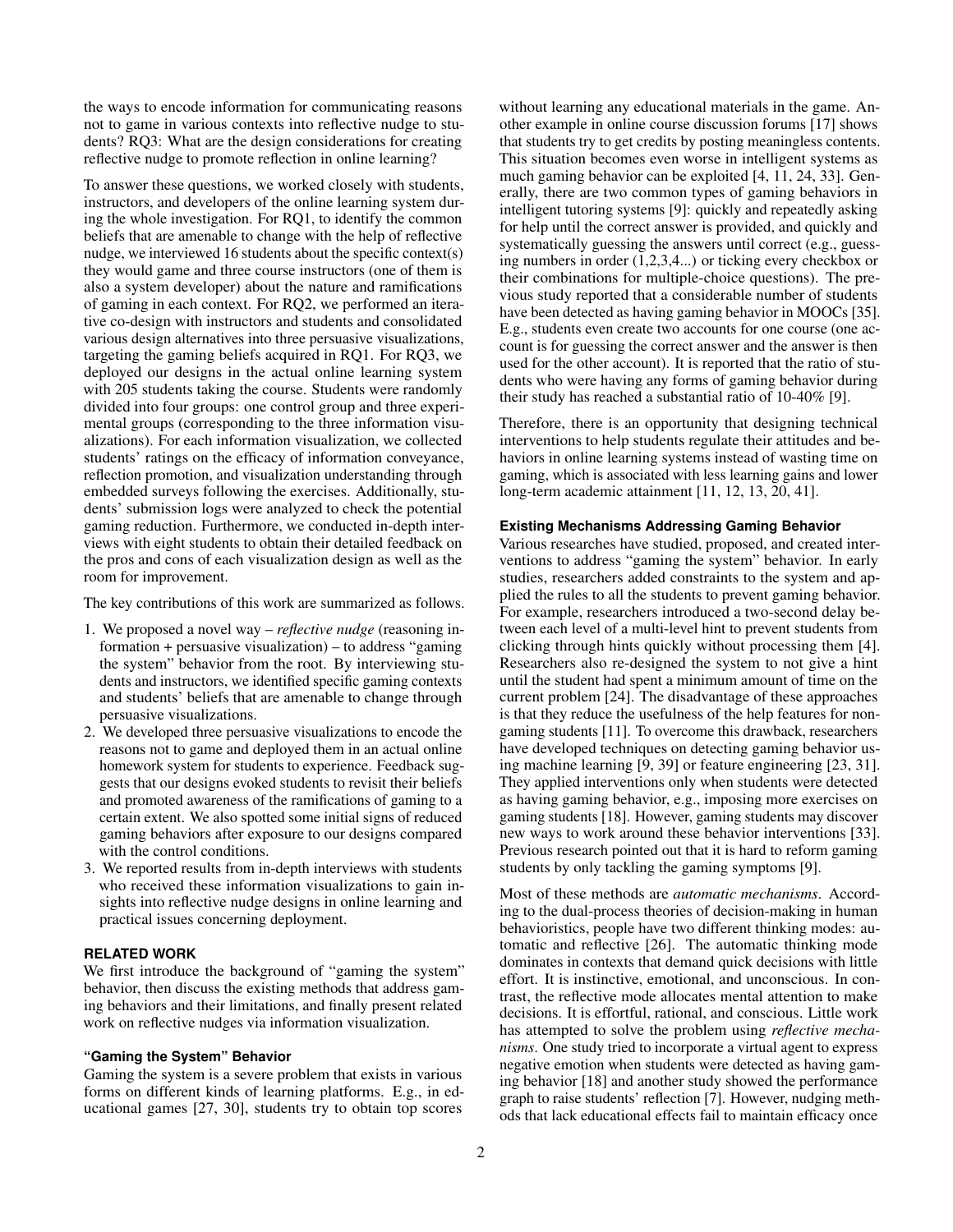| Contexts of gaming the system                                                                    | # of<br>interviewees<br>(out of $16$ ) |
|--------------------------------------------------------------------------------------------------|----------------------------------------|
| C1: When students are busy, they may<br>game to save time on this course.                        | 10                                     |
| C2: When faced with difficult problems,<br>they feel frustrated and game<br>to keep up the pace. | 8                                      |
| C3: They think some concepts are<br>unimportant, thus game quickly through.                      | 3                                      |
| C4: When the video is not clear, they<br>do not want to spend time on exercises.                 | $\mathfrak{D}$                         |
| C5: When the deadline is at noon, they<br>can not get up early in the morning.                   | 2                                      |

Table 1. Contexts in which students would game.

they are removed [\[15\]](#page-10-8). Thus, it is vital to convey information about reasons not to game in various contexts to promote students' reflection from the root.

#### **Persuasiveness of Information Visualization**

Data visualization is increasingly being adopted as a powerful and influential way to convey messages [\[36\]](#page-11-6). Particularly, the persuasiveness of information visualization has been mentioned in a range of research to change people's attitudes and behaviors [\[36,](#page-11-6) [1,](#page-10-10) [46\]](#page-11-7). One branch of work tries to utilize data visualization to change people's attitudes. For example, Anshul *et al.* compared the effect of visualization (chart) versus text (table) in terms of changing people's political attitudes. Results show that treatments with a graphical representation of the data (charts) are more likely to persuade participants who have neutral/weakly polarized opinions to change their attitudes as compared to treatments with the tabular representation of the data (tables) [\[36\]](#page-11-6). Other work attempts to use visualizations to change people's behavior. Agapie *et al.* [\[1\]](#page-10-10) created an aureole around the query text box and it becomes blue when information is added to encourage longer queries in information seeking. The author observed that users typed longer than the absence of the aureole. Similarly, Turland *et al.* [\[46\]](#page-11-7) used color (i.e. red for insecure networks and green for trusted ones) and position (i.e. placing the most secure options at the top) to label the networks' security. They found that color and positioning combined led to a significantly increasing rate of secure network selection for 60% of the participants while nudging by positioning alone was ineffective.

Studies have also been conducted in the domain of education, exploring the transformation of visualization into students' learning dashboards in order to encourage learning [\[2,](#page-10-15) [28,](#page-11-11) [16\]](#page-10-16). Lisa *et al.* [\[28\]](#page-11-11) explored students' sense-making on visualizations with different frames of reference. One key finding is that the transformation of visualization in learning is complex and that students' learning dashboards should be supplemented with tailored messages that connect learning tasks with course goals or desired attributes [\[38\]](#page-11-12). The aforementioned work provided insights into designing persuasive visualizations conveying tailored information that promote students' reflection on their question-answering behavior and gaming behavior.

#### **CONTEXT UNDERSTANDING OF GAMING**

This section describes our process of exploring the reasoning information for not gaming the system (RQ1). We first collected the typical contexts where students may game from students' perspectives and then queried the possible negative consequences on learning from the instructors' perspectives. Finally, reasons not to game in three typical learning contexts are summarized.

#### <span id="page-2-0"></span>**Students' Perspectives**

We take an online learning system that is used in a large university-level introductory programming course as our research platform. The system organizes weekly exercises according to the lectures and contains 133 tutorial videos, 309 multiple-choice questions, and 61 open-ended programming problems. We concluded that 46% of the exercises were for credits, which altogether accounted for 14% of the final grade; the others were optional. The system allows multiple submissions and provides partial scores (how many correct options in multiple-choice questions, shown in Fig. [4A](#page-6-0) for each submission. Students are required to finish the for-credit exercises before every week's deadline.

To understand the frequency of and reasons behind learners' gaming behaviors in this system, we recruited students on-site after the lecture and office hours. We told students that none of the researchers are the instructors and their responses would be kept anonymous and for research only (not affecting their course performance) in the consent form before each interview. Altogether, we conducted semi-structured interviews with 16 students from the first to the third year of study (12 males, age:  $23\pm 3.38$ , eight of whom are from the CS department. Each interview lasted about 15 mins. We introduced the purpose of our interview and asked mainly two questions: 1) How often do you indulge in gaming behavior, if at all? 2) Under what circumstances are you likely to game the system and why? We did not ask about students' experience with the system since our pilot interviews showed that when such questions were presented, students tended to focus more on problems specific to certain system features instead of gaming behavior that could happen in any e-learning systems.

From the interview results, we learned that all the interviewees had indulged in gaming behavior on 10-35% of all the multiple-choice questions during their learning processes on the platform by trying different options or option combinations quickly (A, B, C, D, AB...) and using the partial score (Fig. [4A](#page-6-0)) as the hint. We conducted a thematic analysis of the interview results and identified five typical contexts in which students may game the system (Table [4.1\)](#page-2-0). The most common context is (C1), which was reported by 10 out of the 16 interviewees: when they are busy, they want to game to reduce the time spent on the course. *"(I gamed for) two weeks, when I had the midterm, or I had stuff in my other courses. And I had other stuff to work. So I'm really busy. I rushed to save time"*. The second most frequent gaming context is  $(C2)$  as mentioned by eight students: when they encounter difficult problems, they may give up and game to keep up the pace. *"I assume other students may spend less time on these problems*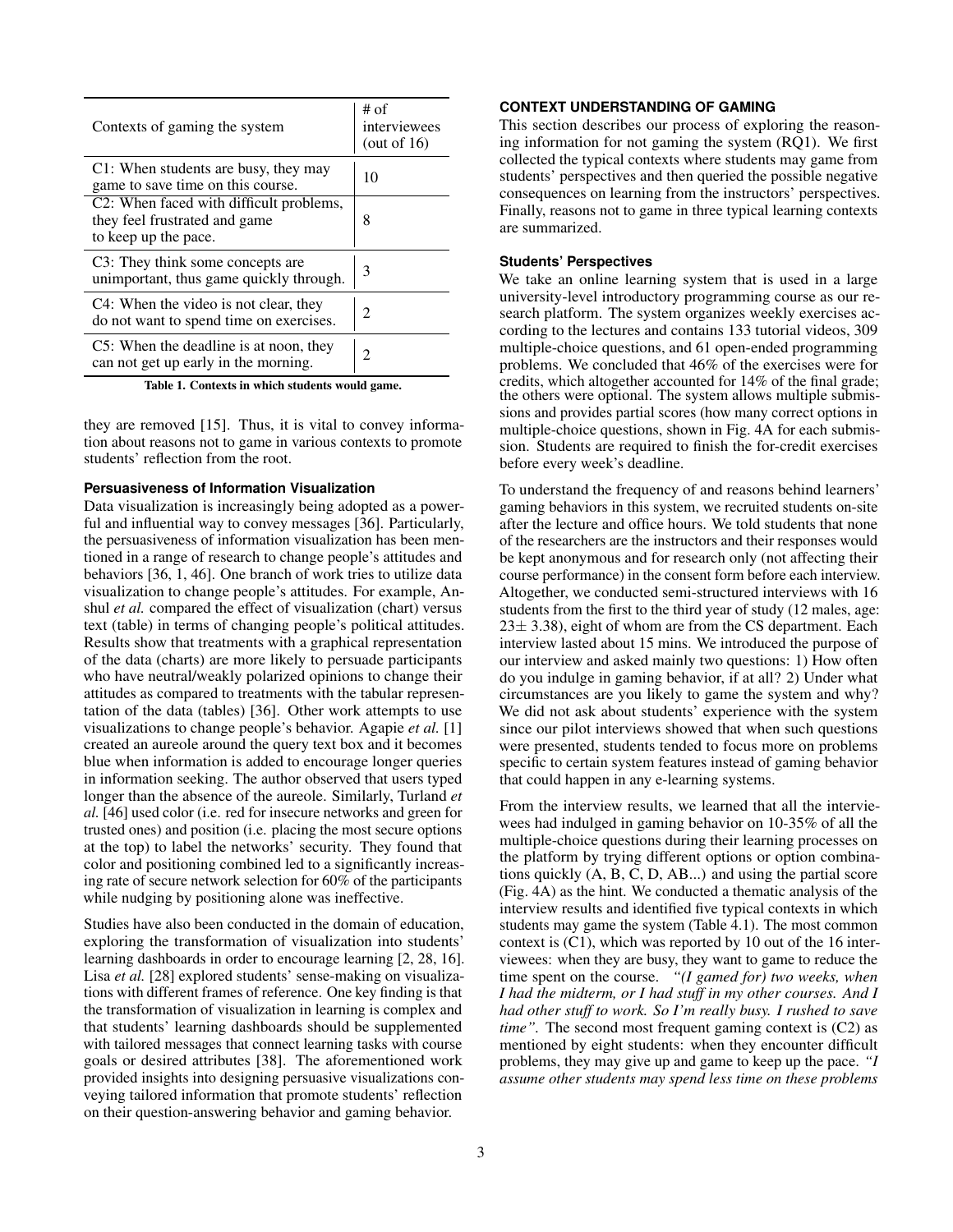*and it was the only way [for me] to keep up with others and get credits".* The other three situations were brought up by two or three interviewees. E.g., when students determine that some exercises are not important (C3), find tutorial videos hard to understand (C4), or have trouble getting up to meet the deadline at noon (C5), they would feel it is acceptable to just game the questions rather than spending time watching videos and solving the problems carefully.

Some of our results are consistent with previous research findings made by Baker *et al.* [\[9\]](#page-10-3), who explored why students game online learning systems. They surveyed 210 high school students aged 12-14 who used intelligent tutoring systems (Cognitive Tutors [\[6\]](#page-10-17) and ASSISTments [\[44\]](#page-11-13)) as a complementary way to learn math. The top three reasons to game reported in their work were the dislike for math, lack of motivation, and frustration with difficult problems. Both their work and ours find that students tend to game when they do not have sufficient ability (e.g., C2 difficult question) or motivation (e.g., C3 trivial concepts in our case). There are two possible reasons why our interviewees seem to put more concerns over time (C1 and C5) than on the course's subject matter (as in Baker *et al.*). First, college students have more flexibility in choosing majors and courses based on their own interests compared to high-school students. Second, college students need to manage their own time [\[25\]](#page-11-14).

#### **Instructors' Perspectives**

We conducted another round of semi-structured interviews on the context-specific consequences of "gaming the system" behavior with three course instructors (I1, I2, and I3) from our university (I1 is also a system developer). All three instructors have used this online learning system to assist their teaching ( *Software Tools and Systems Programming* and *Introduction to Programming*) for at least three years. Each interview lasted 30-60 mins, with main questions including but not limited: what are the intentions behind the initial design of the system? what's your observed students' practice on the system? what are your attitudes toward certain practices? what are the suggestions and potential solutions? After transcribing all three interviews, two of the authors reviewed and coded the transcriptions independently. Then the same two authors compared codes to merge the similar codes and extracted themes.

First, all three instructors verified that there are indeed many students who game the system. *"The other thing is that students are not taking it seriously at first. Many students including good students will just game it and try all combinations of multiple choice because somehow they think that's faster and the best use of their time at that moment. Get the credit and then go on. I have people who come back to my office hours later and say I didn't really do it seriously and now I have a question about this thing."* as stated by I2. I3 added, *"When they come to me in office hours, they're very embarrassed because they did this."*

Second, instructors were strongly against "gaming the system" behavior. I2 noted that *"it's such a waste of time and seems probably not the best use of time. If people can take it a bit more seriously in the first place, that would be a better use of their time in many ways. It would make things better, better*

*use of lecture time. There are so many reasons why doing it the first time making sense."* In addition, I1 pointed out that *" the problem with this is that once they see they got it (by gaming) and get the green check (an icon appears when students get the correct answer), they still get that mental cake."* We enquired of the system developer why repeated submissions are penaltyfree. He explained that this design is to encourage students to hone their skills through spaced repetition [\[8\]](#page-10-18), especially during the reviewing process at the end of the course.

Finally, we summarized instructors' reflections and suggestions on each of the aforementioned gaming contexts. As for C1, all instructors stressed that gaming can not save time. *"If you do it halfway, and then you have to come back. You're spending one and a half times longer than students who just try right for the first place. I try to avoid that with myself. I don't read your email through and then come back to read in detail because if I read twice then it's costly. But little tips and tricks that make people think that they're using their time well. Doing it in this way may not going to be best for them in the long run."* For C2, instructors suggested that showing the other students' number of attempts and the overall pass rate could reduce students' anxieties and potentially break the habit of giving up too soon. *"So the median of the attempts and the first-time pass rate gives you a sense of how difficult the problem is."* For C3, instructors implied learning is an accumulative process and that every concept matters. *"The other thing is that it's (the course) very cumulative in nature. So you couldn't realistically jump from week 2 to week 6 and be able to do week 6."* Instructors believed C4 and C5 could be addressed by improving the course design in the next semester.

In brief, we conclude three reasons not to game in three typical learning contexts (C1, C2, and C3). 1) Students game the homework by randomly guessing answers with the intent to save time, which would cost them much more time in the review period. 2) Students game in the face of difficult problems assuming it is the only way to keep up with their peers, but difficult problems also take other students considerable effort to solve. 3) Students game problems related to seemingly unimportant concepts, but the negligence of those concepts may hinder the mastery of later concepts depending on them.

## **VISUALIZATION DESIGN ITERATIONS**

Based on the three contexts of gaming and reasons not to game, this section describes how to encode that reasoning information into persuasive visualizations to raise students' reflection on gaming (RQ2). First, we derived a set of design goals based on the previous interviews with the instructors. We then followed an iterative design process to create the persuasive visualizations, which involved both instructors and students. Three high-fidelity persuasive visualizations are generated and presented at last.

#### **Design Goals**

Before mocking up the visualization, we first derived the design goals according to the interviews with instructors and the previous literature using visualization in learning [\[15,](#page-10-8) [47,](#page-12-0) [14\]](#page-10-19).

G1. Be informative: encode the reasons not to game. As mentioned by all three instructors (I1, I2, and I3), students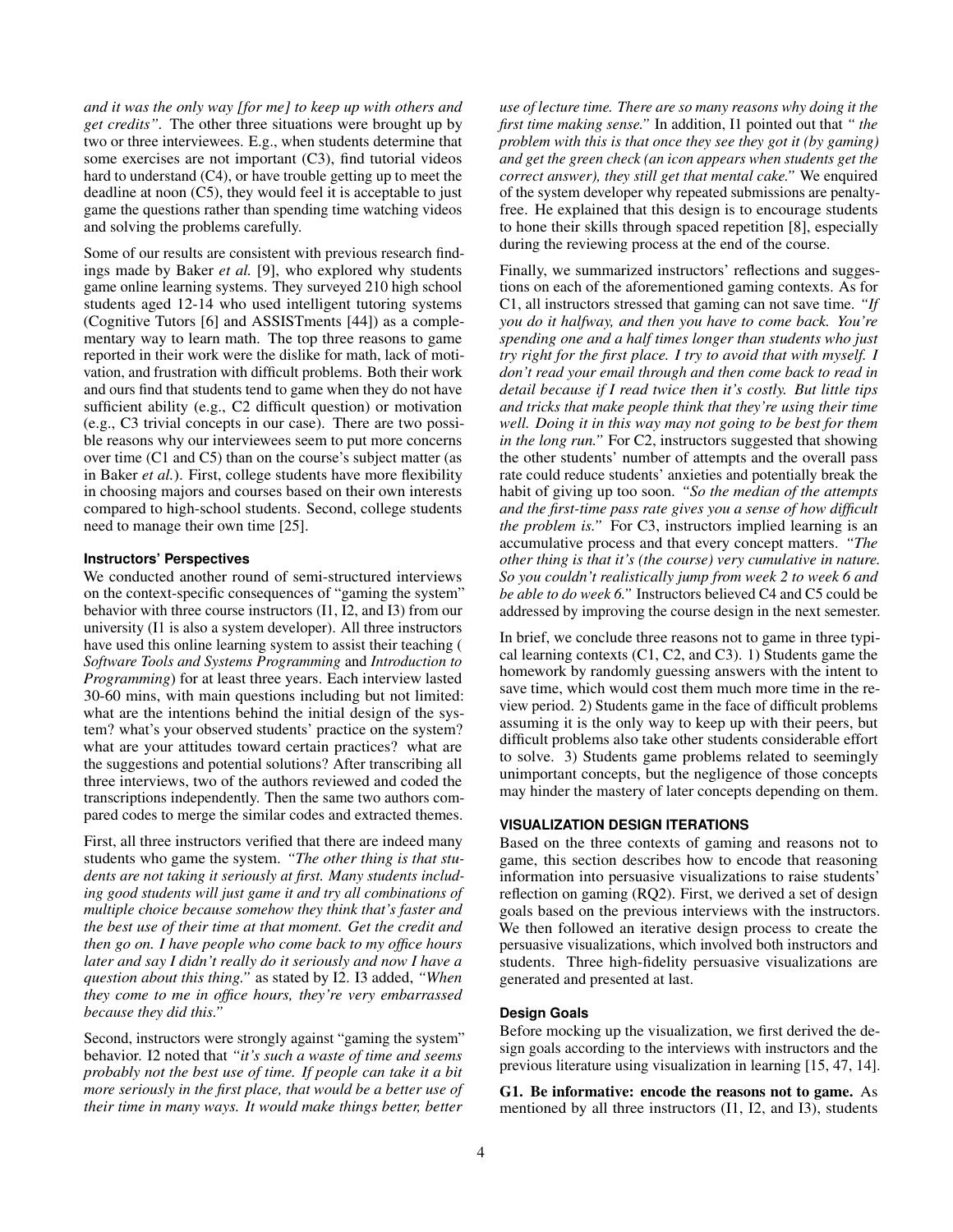know it is not good to guess the correct answer, but they do not know the severity of this behavior sometimes. E.g., they may have no ideas about how the learning concepts are connected and neglect the fact that missing one concept may affect the learning of future concepts. Thus, we should design different visualizations to convey various reasons not to game.

G2. Be persuasive: encourage alternative behavior instead of gaming. All instructors mentioned that the visualizations should encourage taking alternative next steps such as spending more time on reflection and reviewing prerequisites instead of gaming. It was also reported in previous work that students learning dashboards should offer enough actionable intelligence to optimize students' self-regulated learning [\[28\]](#page-11-11).

G3. Be intuitive: make visualizations easy to understand. Since the target users are college students, most of whom have no professional training on the visualization literacy [\[5\]](#page-10-20) (the capability "to read, comprehend, and interpret" graphs), it is necessary to encode the information intuitively and straightforwardly so that they are easy to understand [\[40,](#page-11-15) [28\]](#page-11-11).

#### **Iterative Design Process**

We followed an iterative design process similar to [\[45\]](#page-11-16) for the persuasive visualizations. During our initial ideation and prototyping phase, we developed 10+ low-fidelity (sketch) design alternatives based on the above design goals. For each of the three contexts, we mocked up three to four alternative designs. Specifically, for the first context (gaming to save time), we considered using a scatter plot or a line chart to show the relationship between time spent on solving problems and time on reviewing before the exam, or showing two examples (good students and struggling students) of ways to spend their time. Previous work [\[21\]](#page-10-21) pointed out that students should be evaluated based on both learning outcomes and habits. Instructors confirmed that "good students" finish every exercise on time and have high scores in exams; "struggling students" miss deadlines sometimes and fail the exams. For the second context (facing difficult problems), we listed average time spent on this problem, first-time pass rate, or mean attempts to represent the difficulty level; for the third context (neglecting some problems), we proposed using a five-star rating or prerequisiterelationship graph among problems/learning concepts to show the importance of the current learning concept.

We then conducted two participatory interviews with two instructors (I1 and I2) one by one to get feedback on each of the visualizations. For the first context, they recommended using two examples (good student and struggling student), which may be more effective in showing the causality compared with the line graph or the scatter plot [\[48\]](#page-12-1). The line graph or scatter plot are also not easy to interpret since there are some points not linearly distributed. Then instructors selected an example of "good students" and one of "struggling students" from last semester's data. For the second context, they suggested combining the mean attempt and first-time pass rate. They also informed us that there is no data on accurate problem-solving time. For the third context, they chose the prerequisite graph of learning concepts since the five-star rating is not informative for future learning. After this process, we got three candidates with medium-fidelity.

Moreover, we performed informal testing with seven students (two females, five males, age:  $24 \pm 2.85$ ) to improve the visual designs. To avoid affecting students' perceptions in the real deployment later in the on-going course, all seven students were recruited from previous semesters by snowball sampling. These tests revealed that a certain amount of text annotations were needed. They gave us many suggestions on the title and legends such as adding "the word 'exam"', "some titles like the sequence of your answers", and so on. They also provided suggestions on the layout; "horizontal is better for saving space". We modified the three visualizations according to students' suggestions and obtained the final three high-fidelity prototypes as shown in Fig. [1-](#page-4-0) [3.](#page-5-0)

# Visualization Designs

Here is how people spend their time on this problem:



<span id="page-4-0"></span>Figure 1. V1 shows how good students and struggling students spend their time on solving the problem and reviewing before the exam in order to convey gaming the system by submitting frequently may need to spend much more time reviewing the question before an exam.

V1 (Fig. [1\)](#page-4-0) is designed to convey that gaming the system through frequent submissions may result in spending a much longer time reviewing questions before an exam (G1). There are three rows in this visualization. The first row describes how good students spend time on this question, the second row shows how struggling students spend time on this question, and the third row is the student's own submission sequence. Each bar on the row is a submission, whose colors, red and green, represent incorrect and correct submission, respectively. Yellow blocks mean the reflection time while blue ones represent the reviewing time before the exam. To achieve G2, first, by comparing the second row with the first row, we see that the yellow block is smaller between each bar while the blue trunk is much longer, by which we want to enhance the persuasiveness on spending more time between two submissions. Second, students can compare his/her records with the good students and struggling students to remind themselves of reflection instead of gaming. As shown in Fig. [1,](#page-4-0) this student has four recent submissions, and the time interval between each submission is short. Therefore, he/she tends to be similar to a struggling student, which may make it possible to persuade him/her to spend a longer time on reflection. We try to make it intuitive by using rectangles and basic colors (G3).

V2 (Fig. [2\)](#page-5-1) is designed to convey that difficult problems take considerable effort for other students to solve and that it is unproductive to give up quickly by resorting to gaming the system (G1). According to instructors' suggestions, we use mean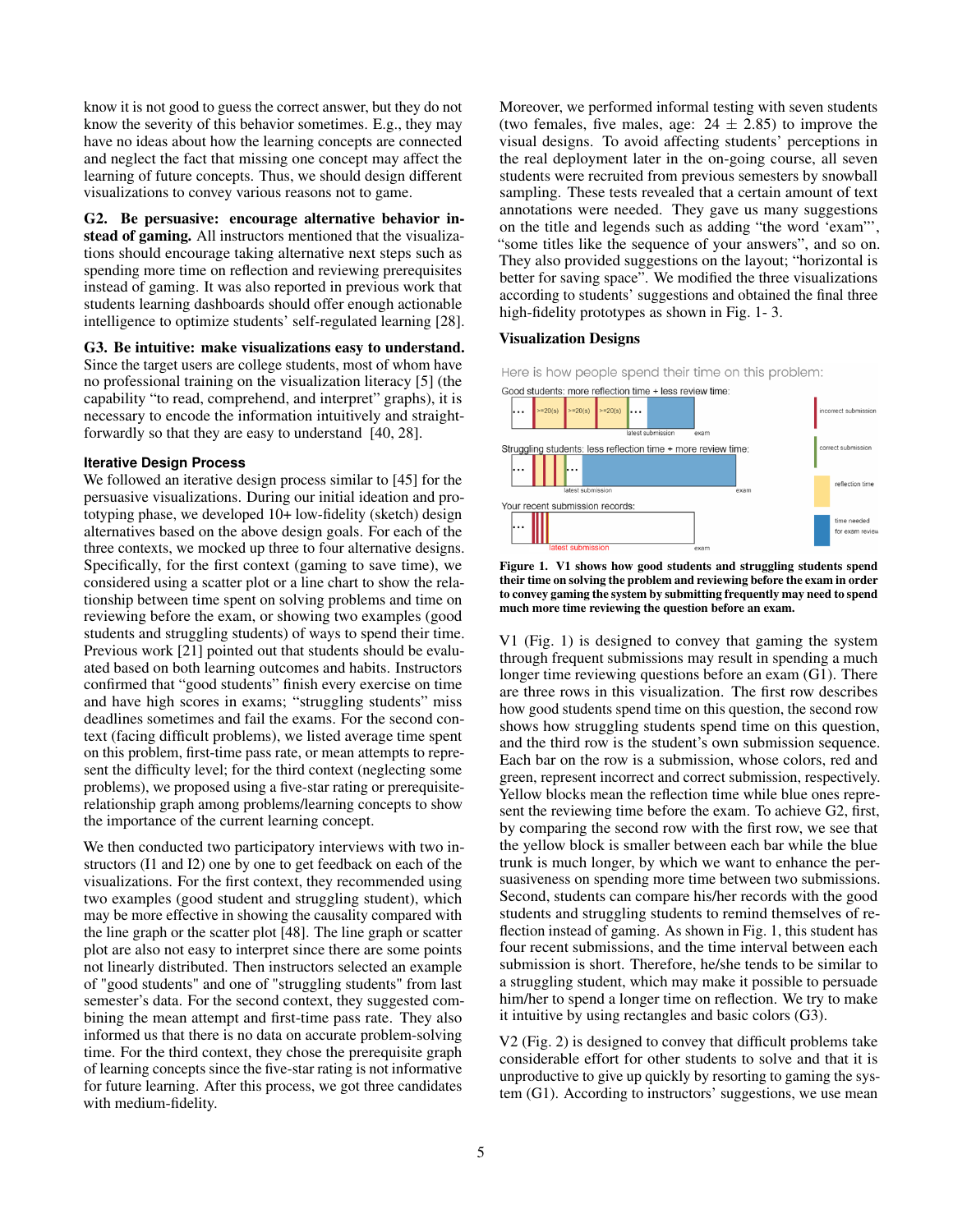



<span id="page-5-1"></span>Figure 2. V2 shows the attempt times of peers by mean attempts and first-time pass rate from last semester in order to convey that difficult problems take considerable effort for other students to solve and that it is unnecessary to give up quickly by resorting to gaming the system.

attempts and the first-time pass rate to indicate the difficulty level of this problem. Additionally, we tell what percentage of students a student "beats" to make this design more persuasive. We use the red and green bars to represent incorrect and correct submissions, respectively (G3). To resolve the problem that no first-time pass rate exists when no one submits their answer in the exercise, we use the data of this exercise from the last semester. E.g., in Fig. [2,](#page-5-1) the historical first-time rate is only 0.16, and the number of mean attempts is four, indicating that this problem is quite difficult. Although this student solved the problem on the fourth attempt, he/she is better than or as good as 70% of students with more trials. In addition, if the student tries to guess the correct answer by submitting many times, he/she will beat fewer students, which persuades him/her to think carefully about being competitive in the class (G2).

Here are the prerequisite concepts of the current problem (click the rectangle):



<span id="page-5-0"></span>Figure 3. V3 shows one example of the prerequisite relationship among learning concepts in order to convey that learning concepts are connected and that the negligence of one concept may hinder the mastery of later concepts due to the cumulative nature of the course.

V3(Fig [3\)](#page-5-0) is designed to convey that learning concepts are connected and that the negligence of one concept may hinder the mastery of later concepts due to the cumulative nature of the course (G1). Each rectangle represents a learning concept, and the arrow from A to B means A is the prerequisite of B. We constructed the concept hierarchy based on the prerequisites relationship labeled by the instructors for each question. The background color of the rectangle represents how much the student has mastered the learning concept. The green one means students' average score on that learning concept is high enough, indicating the student has mastered the concept, while the red one means that the corresponding learning concept

needs to be reviewed. Furthermore, the yellow one means the current learning module, and the grey ones require an understanding of the current learning concept. The reason we use this structure is that existing research reported that the tree structure is easy to understand [\[29\]](#page-11-17) (G3). We attempted to use this concept graph to show the connections between learning concepts and the importance of the current one. We also use red rectangles to persuade students to review previous learning concepts for solving the current problem if they can not solve them correctly (G2). These rectangles are clickable and can direct students to the corresponding pages.

# **EVALUATION**

To answer RQ3, we deployed our interventions (reflective nudges) on the research platform we designed for. This serves as a technology probe for understanding users' needs and experiences in a real-world setting to inform the proper design of technologies. We analyzed data from students' submission records, online questionnaires, and in-depth interviews to gain insights into the effectiveness of our approach to gaming reduction, information conveyance, reflection promotion, and visualization understanding.

#### **Experiment Design**

This part describes the deployment setting, online questionnaires, and the procedure of post-study interviews.

*Deployment Setting* We launched our reflective nudges on the previously mentioned online programming homework platform, which has been used by a university-level introductory programming course with 205 students from various departments. Since gaming behavior is affected by many contextual factors such as time (beginning of the semester, midterm period, etc.) and problem attributes (topic, difficult level, etc.) [\[37\]](#page-11-18), we selected problems from the last module of the course to ensure the relative consistency of these factors (time and topics). Also, it might be easier for us to observe the effect as a certain number of students are likely to game the system due to the time pressure in that period.

In particular, the last course module has four multiple-choice questions (P1-P4), and students have to finish them within two weeks. We applied our interventions to the last two questions and used the students' submission behavior on the first two questions to describe their gaming patterns before adding our interventions. We divided the students into four groups evenly (44) by randomizing their ids (three experimental groups, each receiving one of the three visualizations during the problemsolving process, and one control group without visualization intervention), but each group had some students who did not log in the system to do the exercises and thus the final numbers were uneven (39 students in the control group; 37, 44, and 38 students in V1, V2, V3 group, respectively).

Fig. [4](#page-6-0) shows the system interface. The reflective nudges were embedded below the system feedback (Fig. [4C](#page-6-0)) and showed up each time students clicked the "submit" button (Fig. [4B](#page-6-0)). This setup aims to promote the intended reflection after submissions, based on the theory that the short-lived nature of priming effects demands the intended persuasive outcome to follow its corresponding priming stimulus closely in time [\[45\]](#page-11-16).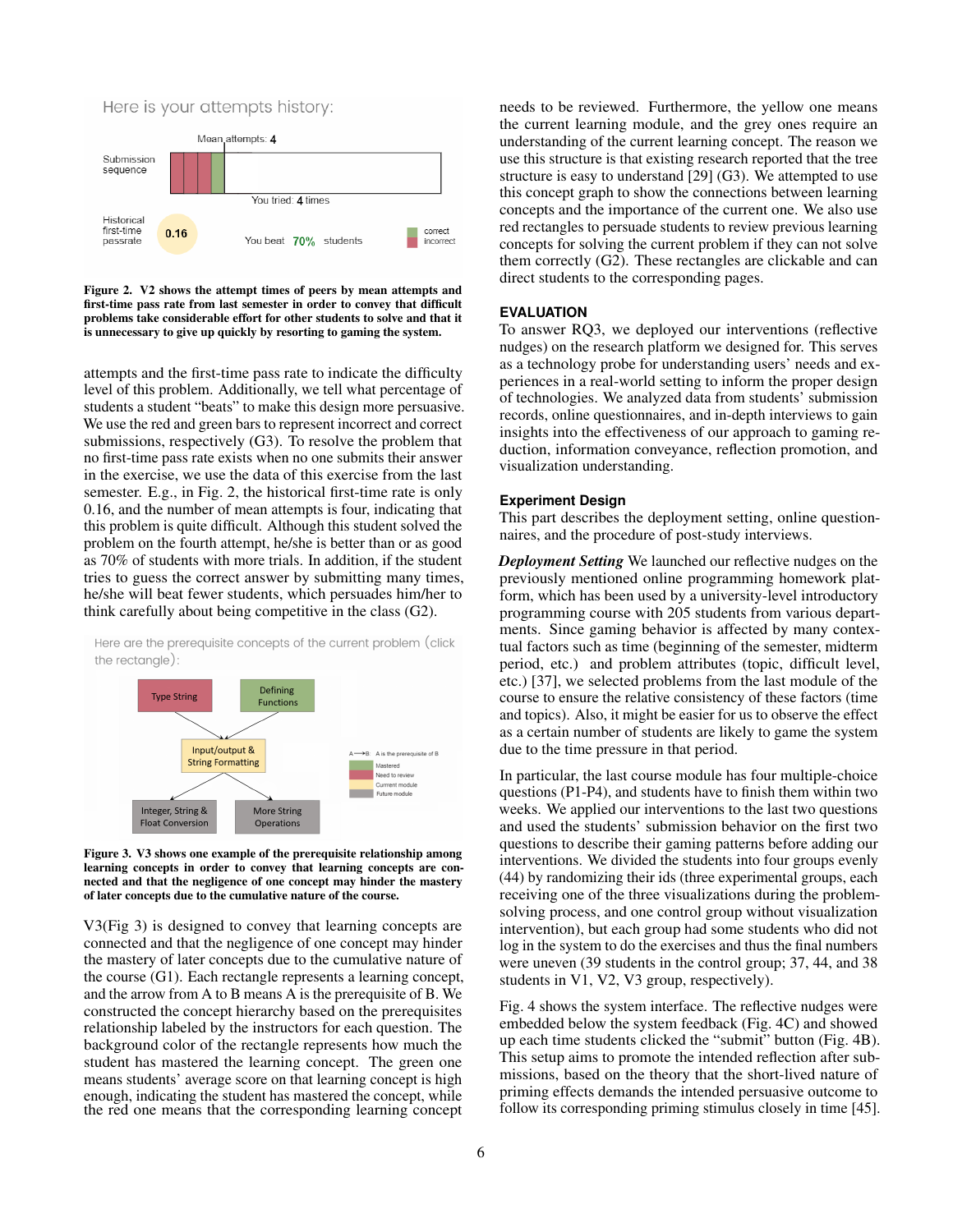

<span id="page-6-0"></span>Figure 4. The interface of the online programming homework platform (A: Partial score of the current submission; B: "Submit" button; C: Result of the current submission, correct or incorrect).

*Questionnaire* Upon finishing all the questions, participants in the non-control groups were invited to fill out a poststudy online questionnaire (optional) derived from a previous study [\[47\]](#page-12-0) and the requirements by the instructors that we were not supposed to disturb the process with a long and open-ended questionnaire. These questions, listed below, are to measure the efficacy of the proposed gaming interventions in terms of information conveyance (Q1), reflection promotion (Q2 and Q3), and visualization understanding (Q4) on a 7-point Likert scale (from "1. Strongly disagree" to "7. Strongly agree"). Note that Q1 has three versions (Q1-1, Q1-2, and Q1-3) corresponding to three types of reflective nudges, respectively. Q1-1 This visualization clearly shows that 'gaming the system may cause a longer time to review before the exam to ensure the final performance'. Q1-2 This visualization clearly shows 'peers also spend considerable efforts on the difficult problems and gaming the system may cost more attempts than peers'. Q1-3 This visualization clearly shows 'a learning concept is related to other learning concepts, so gaming the system on the questions may impair the performance on the others'. Q2 This visualization helps you reflect on your perception of "gaming the system" behavior. Q3 This visualization helps you reflect on your question-answering behavior. Q4 It is easy to understand this visualization.

*In-depth Interviews* Since four questions with 7-point scales may not gather all information, we conducted post-study interviews with students who had received the interventions to gather reasons behind their questionnaire ratings and suggestions on these intervention designs. Altogether, we interviewed eight students (S1-S8, six males, age:  $24 \pm 3.48$ , with backgrounds in computer science, political science, psychology, and economics), whom we recruited on-site after office hours and sent recruitment emails to the course mailing list. As nearly no new insight emerged after the sixth interviewee, we did not conduct further recruitment. We asked about which interventions they received and their ratings again since we could not cross-check their anonymous survey results. Four of them received V2, two V1, and two V3. All procedures were approved by the local university's Institutional Review Board. Each interview lasted about 60 mins and students were compensated with \$8.

The interview proceeded as follows. (1) We collected the participant's consent by signing the consent form. (2) We provided a 5-min introduction of the project and then collected their responses to general questions such as "did you finish the last two questions in week 12?", "which visualization did you receive?". We also showed the platform to help interviewees to recall their experiences with the visualization designs. (3) We went over all the three designs with each interviewee and asked Q1 - Q4 for the elaboration on their ratings. For example, if a participant gives a rating 5 (Somewhat Agree) in Q2, we would ask them which part(s) of the visualization helped on their reflection on gaming behavior and how. In addition, we added a fifth question to gain insights into room for improvement: Q5 How can it be improved to help you promote your reflection on your "gaming the system" behavior?

#### **Results and Analysis**

We report the students' submission data, questionnaire ratings, and interview feedback in the following four aspects: indication of potential gaming reduction, information conveyance, reflection promotion, and visualization understanding.

*Potential Gaming Reduction* Although the goal of this study is not to systematically validate the behavior-changing effect of our designs, we still inspect students' behavior to check the potential influence on behavior. We identified all possible gaming behavior in students' submission records based on two distinctive patterns extracted students' self-reports as presented in Section 3 (Context Understanding of Gaming): 1) "submitting the answer many times within a very short period of time", and 2) "submitting an empty solution first, followed by another answer shortly afterward according to the partial score returned by the system". Then we manually labeled submissions records of five problems from the previous semester by two authors. By tuning the thresholds of time duration between two submissions and submission times to distinguish gaming from non-gaming based on labeled data, we then calculated the ratio of gaming students for each problem accordingly.

|                                 | P1   | P2   | P3   | P4   |
|---------------------------------|------|------|------|------|
| V1-time spending $(37)$         | 0.30 | 0.65 | 011  | 0.08 |
| V2-attempt number $(44)$        | 0.34 | 0.63 | 0.16 | 0.07 |
| $V3$ -prerequisite graph $(38)$ | 0.37 | 0.63 | 0.21 | 0.16 |
| Baseline1-control group(39)     | 0.26 | 0.59 | 0.21 | 0.23 |
| Baseline2-last semester(138)    | 0.32 | 0.65 | 0.21 | 0.16 |
| First-time pass rate            |      |      | ()71 | በ 56 |

<span id="page-6-1"></span>Table 2. Gaming proportions change over time on four problems, among three experimental groups (V1, V2, and V3) and two Baselines (control group and last-semester group). The number of students in each group is shown in the parentheses. The last row is the first-time pass rate of these four problems in this semester to indicate the difficulty levels.

Table [2](#page-6-1) shows the changes in the proportion of students with gaming behaviors across problems P1 - P4 among three experimental groups (V1-time on problems, V2-number of attempts, and V3-prerequisites graph) and one control group (Baseline1). We also added another baseline (Baseline2) – historical submission records on these four problems from the previous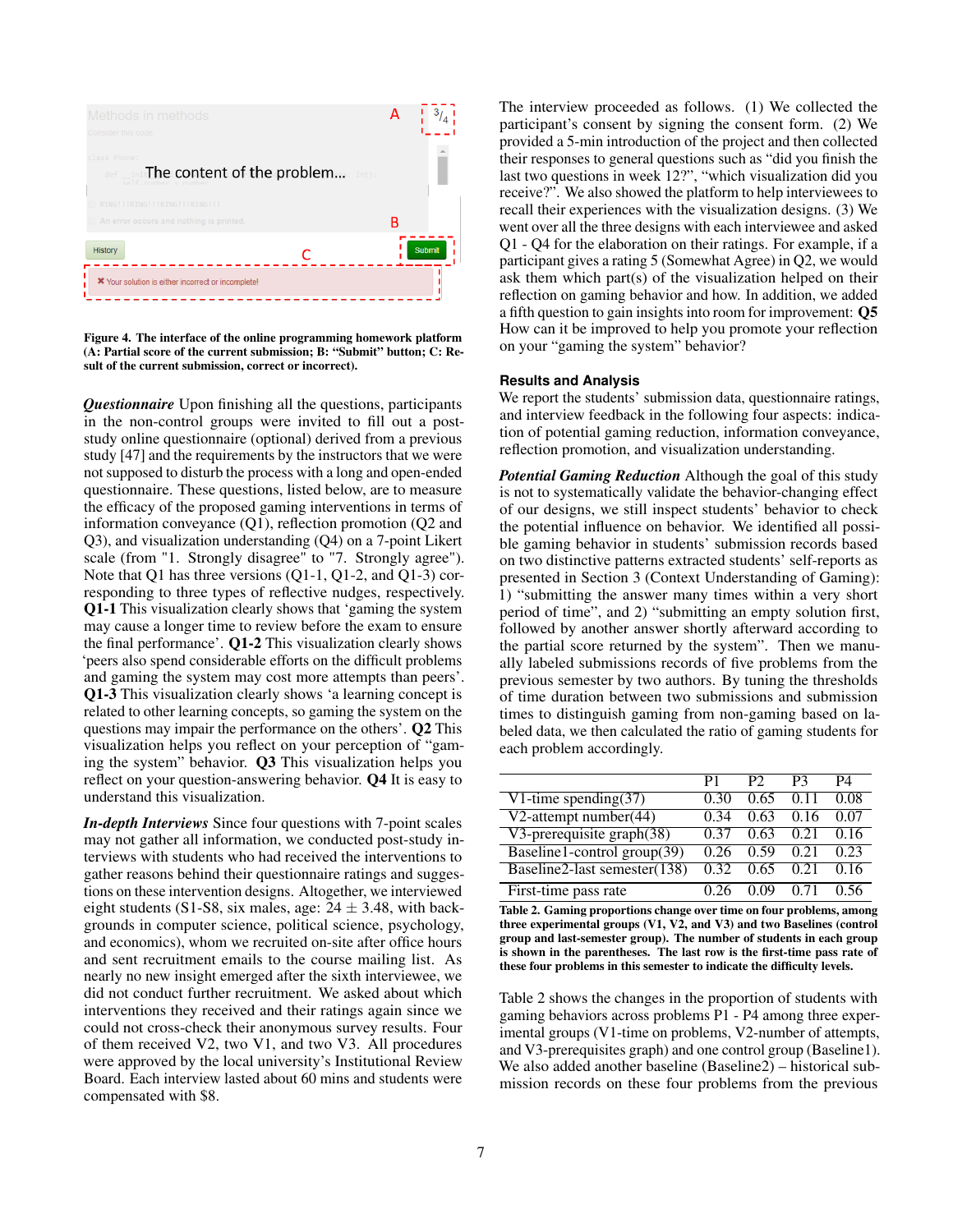semester. The first-time pass rate of each problem is also provided for reference. Problems P1 and P2 were released just before the deployment of our interventions on P3 and P4.

As shown in Table [2,](#page-6-1) while the gaming portion over the four problems fluctuated with the problem's level of difficulty inferred from the first-time pass rate (P1-P4: 0.26, 0.1, 0.71, 0.56), one can identify some evidence that the proportion of gaming students decreased in V1 and V2 compared with Baselines. These two groups had a larger or similar percentage of students who gamed on P1 and P2 compared with the Baselines. After launching V1 and V2, the rate of gaming dropped to 11% and 16% on the first problem P3, smaller than 21% in the control group and previous semester. By the second problem P4, the rate of gaming further declined to 8% and 7%, much lower than 20% in Baseline1. We used z-test to evaluate whether there are any significant differences of gaming students between V1, V2, V3 with Baselines on P3 and P4. In particular, we found that on P4, V1 has a marginally significant difference ( $p = 0.07 < 0.1$ ) compared with Baseline1 and that V2 has a significant difference compared with Baseline1 ( $p = 0.04 < 0.05$ ), while V3 has no significant difference compared with both Baselines. Generally, it seems that the exposure to V1 and V2, but not V3, might have a potential impact on students' actual practice. We further explore potential explanations in the post-study interviews.

|                | O1-Information<br>conveyance | O <sub>2</sub> -Reflection<br>on gaming | O <sub>3</sub> -Reflection<br>on question-<br>answering | Q4-Easy<br>to understand |
|----------------|------------------------------|-----------------------------------------|---------------------------------------------------------|--------------------------|
| V1             | 4.6(1.7)                     | 4.3(1.8)                                | 4.3(1.8)                                                | 3.7(1.9)                 |
| V <sub>2</sub> | 5.2(1.5)                     | 4.7(1.2)                                | 4.4(1.3)                                                | 5.1(1.2)                 |
| V <sub>3</sub> | 5.8(0.7)                     | 5.0(1.2)                                | 5.3(1.1)                                                | 4.7(1.8)                 |

<span id="page-7-0"></span>Table 3. Means and standard deviations (in parentheses) for ratings of agreement (1-strongly disagree, 4-neither agree nor disagree, 7-strongly agree) on questions: Q1. information conveyance, Q2. reflection on gaming, Q3. reflection on question-answering, and Q4. easy to understand by conditions (V1, V2, and V3).

*Information Conveyance* Tab. [3](#page-7-0) shows the means and standard deviations of students' ratings on Q1-Q4 in the optional online survey. The numbers of valid responses we received in V1, V2, V3 are 11, 11, and 12, respectively. Survey question Q1 is used to test whether the visualization clearly conveys the information, reasons not to game, to students (design goal G1). Results show that the average scores are all above 4 (neither disagree nor disagree) across V1, V2, and V3, confirming that our designs deliver the message clearly to some extent.

In the interview, six out of eight interviewees generally thought V1 communicates with clarity the idea that if students spend less time on solving questions seriously, they will need more time to review before the exam. *"The big blue block clearly shows a longer review time. It serves as a warning."* – S1, male, 25. *"Obvious to know to guess more will meet trouble in the exam period."* – S5, male, 28. *"It gives a clear idea of how students should structure their time."* – S6, male, 29. S4 said that students might fail to notice the blue block (exam review), which would hinder their understanding of the information. Additionally, S3 suggested there should be gaming text explicitly shown adjacent to the visualization.

All participants believed that V2 allows users to calibrate their performance against peers straightforwardly, indicating that there is no need to rush on difficult problems. They felt it was evident that *"guessing can not make you better than peers"*– S6, male, 29. *"And the visualization helped students focus on the difficulty level by showing the attempts information, the average amount of effort required, and first-time pass rate."*– S8, female, 25.

Six out of eight students thought V3 clearly conveyed that gaming the system on the questions might impair the performance on others because one learning concept is related to other learning concepts. *"It shows you, in a different way, why guessing isn't going to lead you spending less time by showing you how the questions themselves are connected correspondingly."* – S6, male, 29. *"We're just looking on how to improve learning behavior, which is good. Trying to eliminate guessing behavior is how you improve learning."* –S7, male, 24. Two participants (S1 and S8) mentioned that relating the visualization with "guessing" behavior was not easy.

In general, these three visualizations convey the corresponding information to a certain degree. It is somewhat effective to use the designed visualization to communicate reasons not to game with students.

*Reflection Promotion* Our designs try to promote students' reflection on gaming – about the negative effect it entails and alternative strategies instead of gaming (design goal G2). We asked two questions regarding this matter in our survey and interviews: (Q2) revisitation of one's perception of gaming, and (Q3) introspection of one's current question-answering behavior. Average survey ratings of Q2 and Q3 are all above 4 (neither agree nor disagree), which indicates that our designs can encourage students to review the ramifications of gaming to some extent.

In the post-study interviews, six out of eight students gave comments on how V1 stimulated their reflections. Apart from spending more time on thinking to save time for exam reviews, two students found it good for hard-working students to persist. E.g., *"if a student who is trying to work hard but haven't got the correct answer and they see they fall in this category (good students' in V1). I think it's very good because I think it's even more helpful than for the other students. So they don't feel frustrated. It is consistent with all these other successful students. So they know that success is coming. They just have to keep doing what they're doing."* – S7, male, 24. They also gave certain suggestions for removing some redundant information in the design to improve the effectiveness of promoting reflection; e.g, *"remove the 20s"*(S7) and *"not necessary to differentiate between correct and incorrect submission"* (S5).

As for V2, six students suggested that they had a deeper understanding of the negative consequences brought by gaming and were clearer about the next steps they would take instead of gaming. They discussed how different components of the design led them to take gaming more seriously. *"The first-time pass rate helps reflect on how other students treat this problem since it's very, very unlikely for someone totally guessing to get around the first."* – S7, male, 24. *"The average number pushes people to reflect on their own position compared with*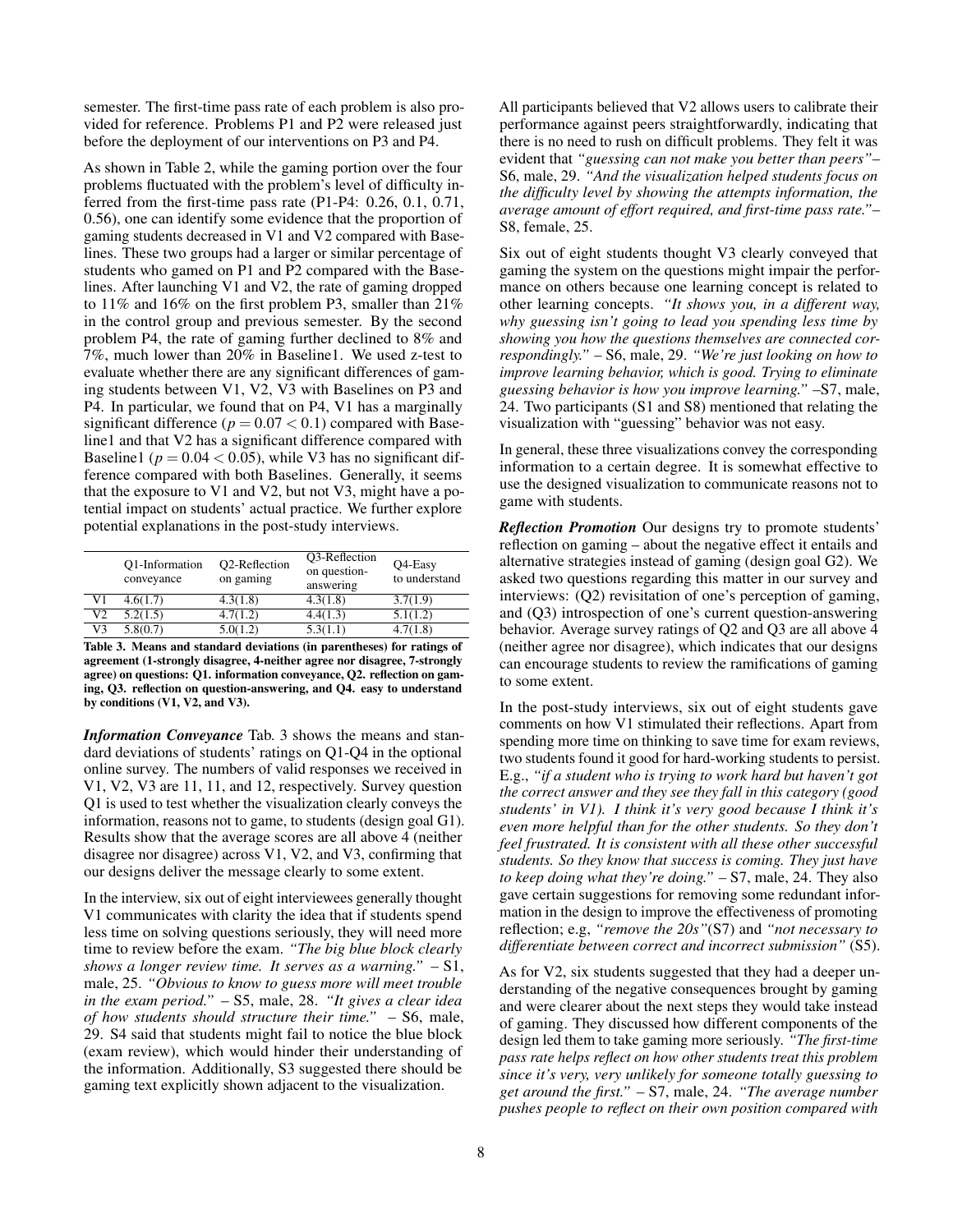*the class and whether they should work harder."* – S8, female, 25. *"'Beat' and 'first-time pass rate' make me feel like I will be more cautious in the future and spend more time on learning and verifying."* – S3, male, 23. The interviewees also pointed out some potential drawbacks of the V2 design. S4 compared it with V1 and said that *"mean attempts are not so alarming as the exam review bar."* Additionally, S1 and S7 were concerned that *"low self-esteem or hard-working students might get hurt by seeing this (their attempts more than the mean attempts)."*

Four students thought V3 got them to revisit their belief about gaming behavior. *"It's kind of hint and helps you think the question twice."* – S1, male, 25. However, seven students felt that *"it is more reflective on learning than gaming"* – S7, male, 24. In the interview, the students mentioned more specifically that *"it helps reflect and think on how concepts are connected"* – S1, male, 25. *"One more towards your actually reflecting on the course content and things that you need to understand to move forward... get them (other students) to review before question/exam."* – S5, male, 28. The interviewees also noted that V3 assisted them in identifying space to improve. *"It's focused very clearly on the exact skills that they need to do well, telling people where are missing and reinforcing people wanting to actually spend time on the work, guiding them on how to get to that feeling (rewarding)."* – S6, male, 29.

Overall, gaming directly relates to people's submission behavior (emphasis of V1 and V2 design), but its association with higher-level learning concepts behind the homework problems (the core of V3 design) is not as apparent. Students thought things related to exams, time, and peers' performances can more easily be linked with gaming behavior. This observation might as well explain the less obvious gaming behavior reduction in V3 on problems P3 and P4.

*Visualization Understanding* Our third design goal (G3) is to make the designs intuitive. Q4 is designed to verify whether the visualizations are easy to understand. From the rating, the mean scores of V2 and V3 are above 4 (neither agree nor disagree), but below 4 for V1.

According to the interviews, four out of eight students thought V1 was not readily understandable. The main reasons identified are that there are *"too many components"* (S1, S3, and S4), that *"fonts are small"* (S7), and that it is *"not clear where you should start reading"* (S7). S5 further explained, *"it's near the exam and students do not want to spend extra time on extra information."* Six out of eight students found V2 rather straightforward and intuitive. V2 is easier to understand than V1 because *"there are only two colors"* (S4), *"the graphics match very well"* (S6), and *"the green and red colors are a good stimulus, like the traffic light in the psychology area"* (S2). Students thought V3 had a clear layout with the tree structure and the only change they brought up was that the legends could be bigger (S4).

In sum, V2 and V3 are rather easy to grasp for students in the real-world deployment, while V1 is somewhat complex to comprehend fully in a short period. This calls our attention to the fact that real-world deployment is stricter about the expressiveness and simplicity of visual design.

*Summary* We have some suggestive data that V1 and V2 may have better gaming reduction effects compared with the control groups on the two problems we deployed. The online rating and in-person interviews show that all three visualizations (V1, V2, and V3) convey reasons not to game to a certain extent. They all encourage students to review the ramifications of gaming behavior to some degree. In particular, V1 and V2 promote reflecting more on gaming itself, whereas V3 seems to lead students to think more about their question-answering behavior. V2 and V3 are easier to understand than V1.

# **DISCUSSION**

This section first summarizes a set of design considerations of reflective nudges in online learning. Further, it discusses the generalization and limitations of the current work.

# **Design Considerations**

We list five design considerations for reflective nudge designs from both information and visualization perspectives.

*Color is effective.* As for visual design, among all visual encodings (e.g., size, shape, etc.), color was mentioned the most and consistently by the students with a short exposure to different visualizations and its persuasiveness was not addressed by previous research related to learning. They identified several usages of colors to make a visual nudge more effective. Colors can show the contrast between "good" and "bad". *"(For V3) I like red as the need to review and green as you master it. Red is like to stop. Green is like to continue to work. Then when you see green, you go to the next one. I think the color scheme works. I think this is very clear"* – S6, male, 29. *"(For V3) the green and red color are good stimuli, like the traffic light in the psychology area"* – S2, female, 19. *"(For V1) so let's say if it takes more than 20 seconds, and it's (space between two submissions) yellow. If it's less than 20 seconds, it shows a different color."* – S7, male, 24. Moreover, the color highlight can make the corresponding information more visually salient. *"Use more bight color to emphasize the exam review."* – S3, male, 23; S4, male, 20. One thing to keep in mind is that one should not use too many colors in the persuasive visualization [\[32\]](#page-11-19). *"Because the other one (V1) has like a few more colors like red, green, yellow and blue. Here, there's (V2) only red or green. The message is more clear."* – S7, male, 24.

*Perceived authenticity increases persuasiveness.* Enhancing the perceived authenticity of data can improve the persuasiveness. In our interview, five out of eight students asked for revealing the data source (e.g., which semester) in V2 and V3 to make the message more compelling. *"(In V2), show it explicitly that the data (historical first-time pass rate) is from \*\*\* course from 2018 winter semester. People will be more sensitive."* – S5, male, 28. *"(In V3), maybe you can add that it's suggested by the instructor."* – S3, male, 23. This result is in line with the conclusion in the previous research that highly educated people were more likely to value the source of data visualization [\[40\]](#page-11-15).

*Time-related information is important.* Time management is a critical issue in online learning [\[34,](#page-11-20) [28\]](#page-11-11), especially when one has committed to the rigorous demands of a college education. We learned that saving time is the top excuse for gaming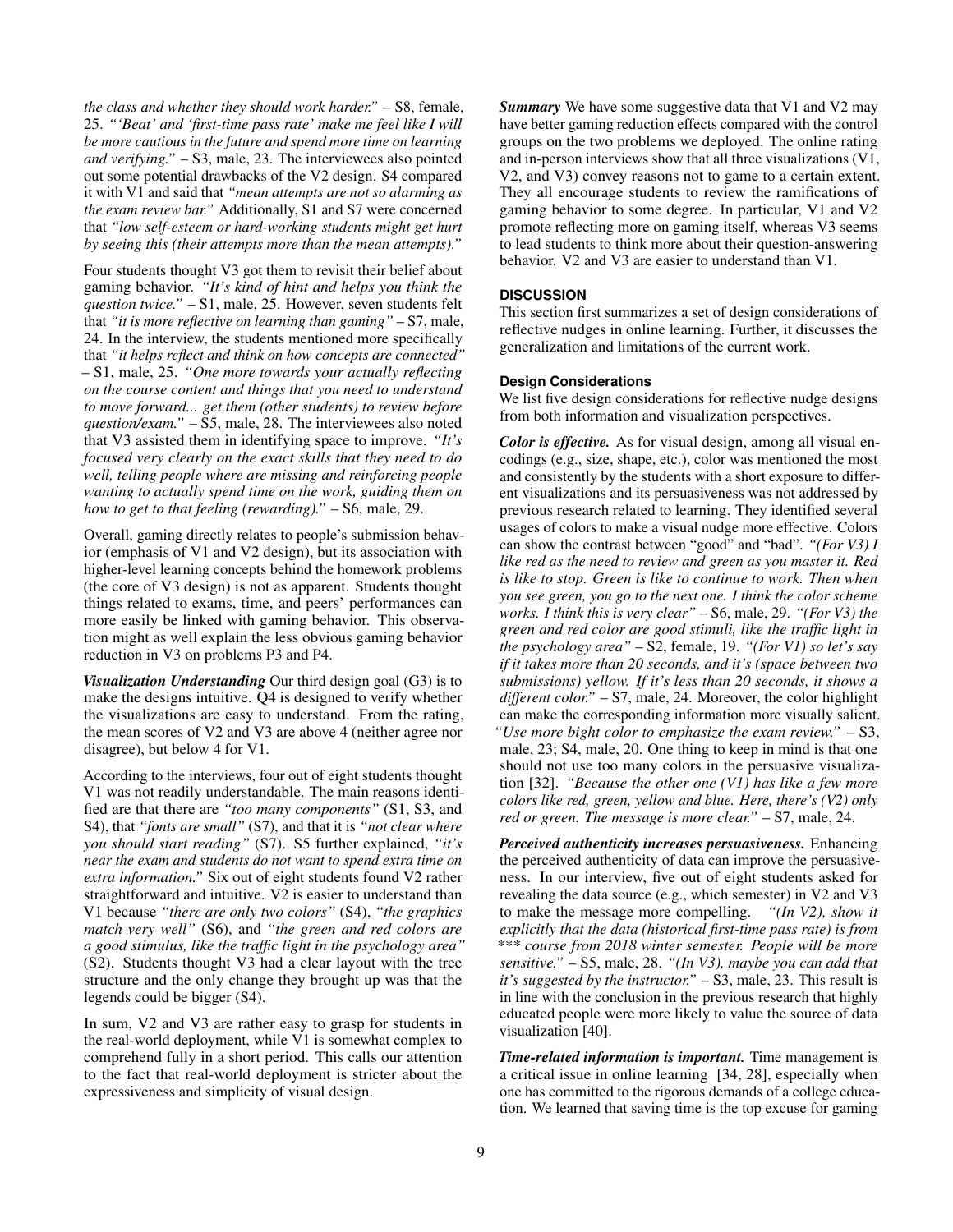among the university students we had interviews with at the needs-finding stage. According to the post-study feedback, one possible reason why V1 may have a relatively good effect on gaming reduction is that it shows students how to manage their time more effectively. Recent studies on learning dashboards also show that students cared more about the graphical information related to time expenditure [\[28\]](#page-11-11), and they appreciated being aware of how individuals spend their time [\[42\]](#page-11-21). Therefore, designers should integrate the time-related information to motivate students' learning behaviors.

*Connecting to peers is worth considering.* Showing information related to peers can stimulate students to reflect. Four interviewees liked V2 because it made them feel that they were working alongside other students, which aligns with the "relatedness" rule (i.e. doing the learning activities helps them feel more connected to others) of motivating students [\[22\]](#page-10-22). Showing the average performance, the first-time pass rate of the class (V2), and the examples of good and struggling students (V1) are all possible ways to help students better position themselves among peers. *"So you'll feel connected to this ('beat \*\*\* students'). This number will directly remind where you stand in the class."* – S5, male, 28. However, one should be aware that while showing such information seemed to benefit most of the interviewees, it may have certain side effects on students who work hard but are not good at this problem as discussed in Results and Analysis. One thing we could do to mitigate possible negative effects of having peer information is to personalize the visualizations according to students' learning state (gaming or hard-working). Furthermore, showing information related to peers' learning habits (e.g., time spent on solving problems) instead of emphasizing performance may make a nudge less aggressive, e.g., in V1, no students interviewed commented that there are any side effects.

*Ensuring a good grasp of information is critical.* According to the post-study interviews, students tend to have a strict requirement of intuitiveness in a real-world setting. *"It takes me 4-5 seconds to understand, but it needs to reduce down to 2-3 seconds (for V1)."* – S3, male, 23. It is not a simple job to make informative and persuasive visualizations that can be grasped within several seconds when the information is complex or its amount is large. There are two possible ways to ensure effective conveyance of information in such a case. The first approach is to present the information at various levels and allow interactive exploration. We can hide the details and ensure that the most critical message is visually salient and intuitive to comprehend in a very short time. If users are interested in learning more, they can bring up further information interactively. For example, in V3 which aims to show that learning concepts are connected, we only display the names of the learning concepts first. If users want to learn more about the actual contents, they can click on the rectangle to open the corresponding page. The second method is to attract and hold users' attention so that they stay with the visualization for a long enough time to process all the information. For instance, if the information is abstract or complex, we can apply techniques like animation as suggested by S5, *"maybe you can use animation to show how good*

*students and struggling students spend their time to attract students (for V1)."*

#### **Generalizability to Other Platforms**

Our designs (V1, V2) can be easily generalized to other learning platforms that allow multiple submissions. The reason is that V1 and V2 only use the submission records to calculate the time between consecutive submissions and the number of attempts. Online learning systems always keep such records for users to track their progress, and thus V1 and V2 can be readily employed on them. V3 may need the prerequisites relationship among instructional units, which can either be labeled by instructors or inferred according to submission records [\[43\]](#page-11-22). For learning platforms that do not allow multiple submissions, our designs (V1, V2) can be easily adjusted to replace the submission with other learning behavior such as seeking help, inquiring hints, or watching videos during the learning process.

#### **Limitations and Future Work**

First, we only deployed our visualization interventions on two problems in one week. While our goal is to use our information visualizations as a technology probe for understanding users' needs and experiences in a real-world setting to inform the proper design of reflective technologies, the time is too short to test whether our designs have any significant effect on reducing gaming behavior. Second, we did not personalize which visualization to display according to student attributes or problem properties, e.g., whether the current problem is difficult or not for a specific student, whether the student is working hard or not. We randomly divided the students into four groups in order to collect a relatively equal amount of feedback for each information visualization design since the current study focused on exploring what kinds of information and designs are more effective in promoting student's reflection in general. In the future, we plan to deploy the information visualizations for a longer time to systematically validate the behavior-changing effects in a personalized manner as well as their influence on the learning outcomes. Furthermore, we plan to explore more reflective nudge designs such as incorporating interaction or animation techniques.

#### **CONCLUSION**

In this work, we proposed reflective nudges, a new way of promoting students' reflection on why gaming is not encouraged, using persuasive visualizations. Specifically, we identified three common gaming contexts and involved students and instructors in co-designing context-specific persuasive visualizations. We deployed our information visualizations on a real online programming homework platform. Through embedded surveys and in-person interviews, we found some evidence that the designs can promote students' reflection on gaming and got suggestive data that two of the visualizations may reduce gaming compared with the control group. We presented design considerations on reflective nudges in online learning.

#### **Acknowledgements**

This work is partially sponsored by Innovation and Technology Fund (ITF) with No. ITS/388/17FP and Xiaojuan Ma is the corresponding author.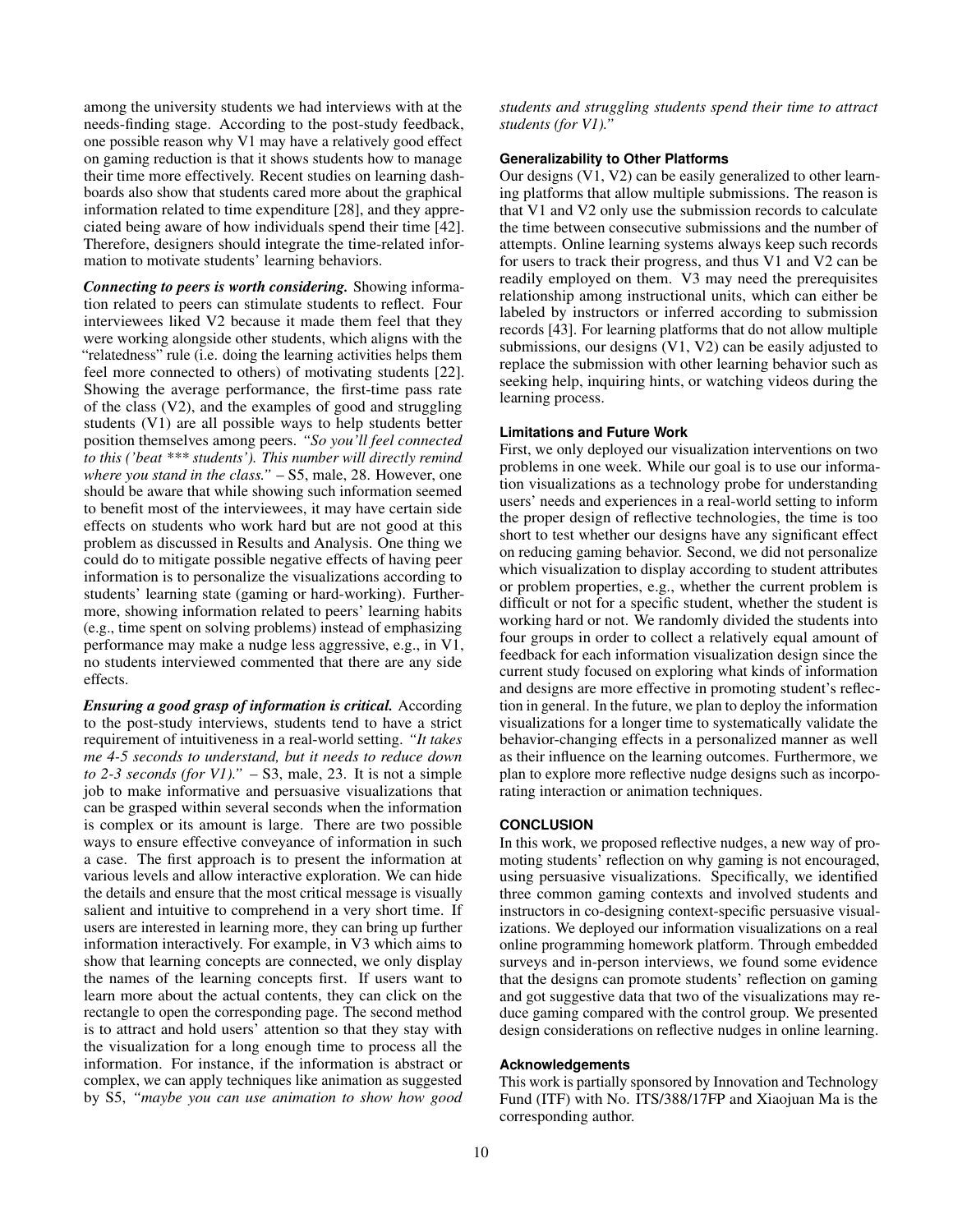# <span id="page-10-10"></span>**REFERENCES**

- [1] Elena Agapie, Gene Golovchinsky, and Pernilla Qvarfordt. 2013. Leading people to longer queries. In *Proceedings of the 2013 SIGCHI Conference on Human Factors in Computing Systems*. Citeseer, 3019–3022.
- <span id="page-10-15"></span>[2] Stephen J Aguilar and Clare Baek. 2019. Motivated Information Seeking and Graph Comprehension Among College Students. In *Proceedings of the 9th International Conference on Learning Analytics & Knowledge*. ACM, 280–289.
- <span id="page-10-11"></span>[3] Carlos Alario-Hoyos, C Delgado Kloos, Iria Estévez-Ayres, Carmen Fernández-Panadero, Jorge Blasco, Sergio Pastrana, and J Villena-Román. 2016. Interactive activities: the key to learning programming with MOOCs. *Proceedings of the European Stakeholder Summit on Experiences and Best Practices in and Around MOOCs, EMOOCS* (2016), 319.
- <span id="page-10-6"></span>[4] Vincent Aleven. 2001. Helping students to become better help seekers: Towards supporting metacognition in a cognitive tutor. *German-USA Early Career Research Exchange Program: Research on Learning Technologies and Technology-Supported Education, Tubingen, Germany* (2001).
- <span id="page-10-20"></span>[5] Basak Alper, Nathalie Henry Riche, Fanny Chevalier, Jeremy Boy, and Metin Sezgin. 2017. Visualization literacy at elementary school. In *Proceedings of the 2017 CHI Conference on Human Factors in Computing Systems*. ACM, 5485–5497.
- <span id="page-10-17"></span>[6] John R Anderson, Albert T Corbett, Kenneth R Koedinger, and Ray Pelletier. 1995. Cognitive tutors: Lessons learned. *The journal of the learning sciences* 4, 2 (1995), 167–207.
- <span id="page-10-14"></span>[7] Ivon Arroyo, Kimberly Ferguson, Jeffrey Johns, Toby Dragon, Hasmik Meheranian, Don Fisher, Andrew Barto, Sridhar Mahadevan, and Beverly Park Woolf. 2007. Repairing disengagement with non-invasive interventions. In *AIED*, Vol. 2007. 195–202.
- <span id="page-10-18"></span>[8] David P Ausubel and Mohamed Youssef. 1965. The effect of spaced repetition on meaningful retention. *The Journal of General Psychology* 73, 1 (1965), 147–150.
- <span id="page-10-3"></span>[9] Ryan Baker, Jason Walonoski, Neil Heffernan, Ido Roll, Albert Corbett, and Kenneth Koedinger. 2008. Why students engage in "gaming the system" behavior in interactive learning environments. *Journal of Interactive Learning Research* 19, 2 (2008), 185–224.
- <span id="page-10-0"></span>[10] Ryan Shaun Baker, Albert T Corbett, and Kenneth R Koedinger. 2004a. Detecting student misuse of intelligent tutoring systems. In *International conference on intelligent tutoring systems*. Springer, 531–540.
- <span id="page-10-1"></span>[11] Ryan Shaun Baker, Albert T Corbett, Kenneth R Koedinger, and Angela Z Wagner. 2004b. Off-task behavior in the cognitive tutor classroom: when students game the system. In *Proceedings of the 2004 SIGCHI conference on Human factors in computing systems*. ACM, 383–390.
- <span id="page-10-2"></span>[12] Ryan Shaun Baker, Ido Roll, Albert T Corbett, and Kenneth R Koedinger. 2005. Do performance goals lead students to game the system?. In *AIED*. 57–64.
- <span id="page-10-4"></span>[13] Joseph Beck and Ma Mercedes T Rodrigo. 2014. Understanding wheel spinning in the context of affective factors. In *International conference on intelligent tutoring systems*. Springer, 162–167.
- <span id="page-10-19"></span>[14] Susan Bull, Blandine Ginon, Clelia Boscolo, and Matthew Johnson. 2016. Introduction of learning visualisations and metacognitive support in a persuadable open learner model. In *Proceedings of the sixth international conference on learning analytics & knowledge*. ACM, 30–39.
- <span id="page-10-8"></span>[15] Ana Caraban, Evangelos Karapanos, Daniel Gonçalves, and Pedro Campos. 2019. 23 Ways to Nudge: A Review of Technology-Mediated Nudging in Human-Computer Interaction. In *Proceedings of the 2019 CHI Conference on Human Factors in Computing Systems*. ACM, 503.
- <span id="page-10-16"></span>[16] Sorathan Chaturapruek, Thomas S Dee, Ramesh Johari, René F Kizilcec, and Mitchell L Stevens. 2018. How a data-driven course planning tool affects college students' GPA: evidence from two field experiments. In *Proceedings of the Fifth Annual ACM Conference on Learning at Scale*. ACM, 63.
- <span id="page-10-12"></span>[17] Ran Cheng and Julita Vassileva. 2005. Adaptive Reward Mechanism for Sustainable Online Learning Community.. In *AIED*. 152–159.
- <span id="page-10-7"></span>[18] Ryan SJ d Baker, Albert T Corbett, Kenneth R Koedinger, Shelley Evenson, Ido Roll, Angela Z Wagner, Meghan Naim, Jay Raspat, Daniel J Baker, and Joseph E Beck. 2006. Adapting to when students game an intelligent tutoring system. In *International Conference on Intelligent Tutoring Systems*. Springer, 392–401.
- <span id="page-10-9"></span>[19] Pierre Dragicevic and Yvonne Jansen. 2017. Blinded with Science or Informed by Charts? A Replication Study. *IEEE transactions on visualization and computer graphics* 24, 1 (2017), 781–790.
- <span id="page-10-5"></span>[20] Stephen E Fancsali. 2013. Data-driven causal modeling of" gaming the system" and off-task behavior in Cognitive Tutor Algebra. In *NIPS workshop on data driven education*.
- <span id="page-10-21"></span>[21] George Farkas. 2003. Cognitive skills and noncognitive traits and behaviors in stratification processes. *Annual review of sociology* 29, 1 (2003), 541–562.
- <span id="page-10-22"></span>[22] Larry Ferlazzo. 2015. *Building a community of self-motivated learners: Strategies to help students thrive in school and beyond*. Routledge.
- <span id="page-10-13"></span>[23] Jeffrey Johns and Beverly Woolf. 2006. A dynamic mixture model to detect student motivation and proficiency. In *Proceedings of the national conference on artificial intelligence*, Vol. 21. Menlo Park, CA; Cambridge, MA; London; AAAI Press; MIT Press; 1999, 163.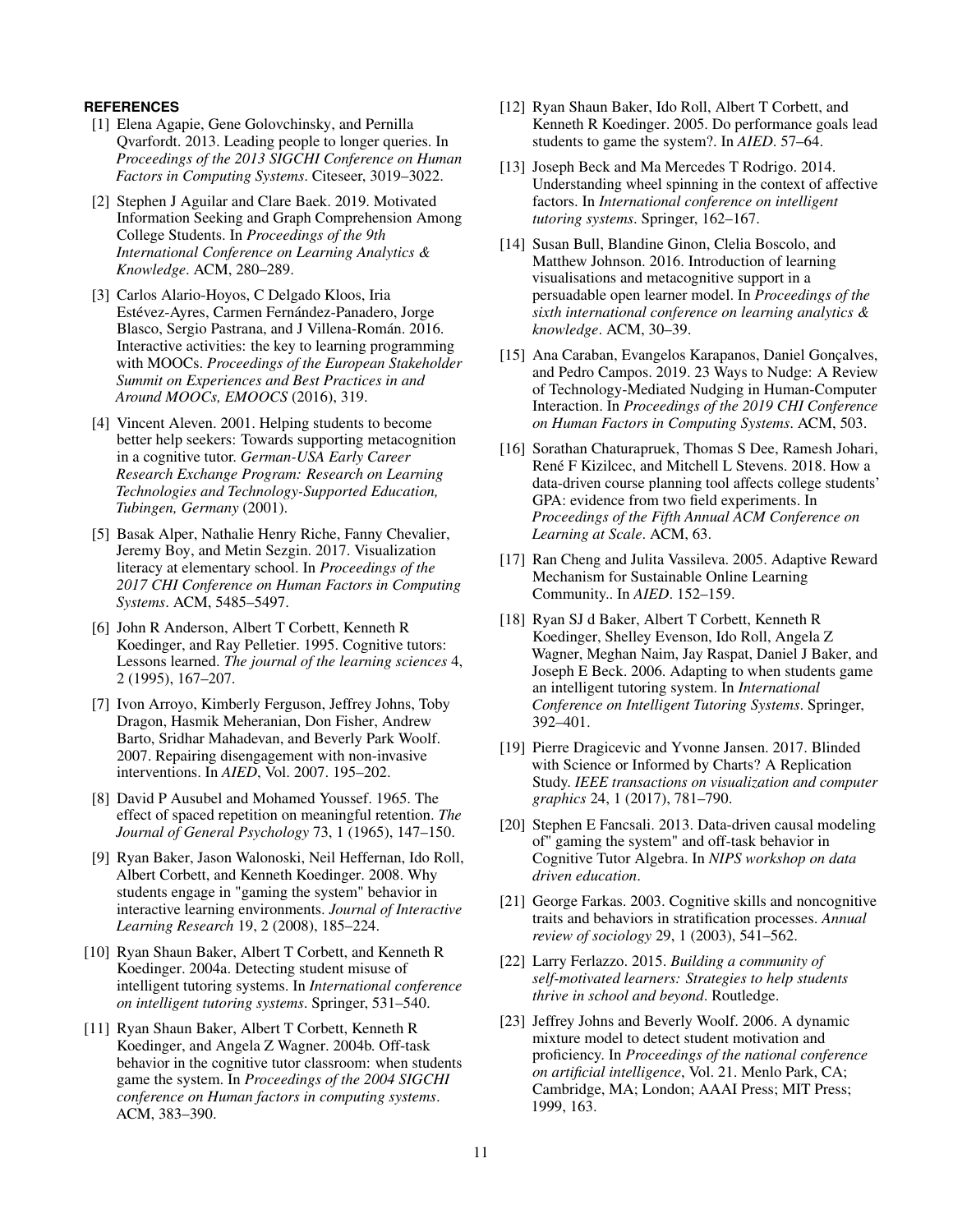- <span id="page-11-5"></span>[24] E Joseph. 2005. Engagement tracing: using response times to model student disengagement. *Artificial intelligence in education: Supporting learning through intelligent and socially informed technology* 125 (2005), 88.
- <span id="page-11-14"></span>[25] Mera M Kachgal, L Sunny Hansen, and Kevin J Nutter. 2001. Academic procrastination prevention/intervention: Strategies and recommendations. *Journal of Developmental Education* 25, 1 (2001), 14.
- <span id="page-11-10"></span>[26] Daniel Kahneman. 2011. *Thinking, fast and slow*. Macmillan.
- <span id="page-11-0"></span>[27] Maria M Klawe and others. 1998. Designing game-based interactive multimedia mathematics learning activities. In *Proceedings of UCSMP International Conference on Mathematics Education*.
- <span id="page-11-11"></span>[28] Lisa Lim, Shane Dawson, Srecko Joksimovic, and Dragan Gaševic. 2019. Exploring students' sensemaking ´ of learning analytics dashboards: Does frame of reference make a difference?. In *Proceedings of the 9th International Conference on Learning Analytics & Knowledge*. ACM, 250–259.
- <span id="page-11-17"></span>[29] Lim Kian Long, Lim Chien Hui, Gim Yeong Fook, and Wan Mohd Nazmee Wan Zainon. 2017. A Study on the Effectiveness of Tree-Maps as Tree Visualization Techniques. *Procedia Computer Science* 124 (2017), 108–115.
- <span id="page-11-1"></span>[30] Rikke Magnussen and Morten Misfeldt. 2004. Player transformation of educational multiplayer games. *Proceedings of other players* (2004).
- <span id="page-11-9"></span>[31] Kasia Muldner, Winslow Burleson, Brett Van de Sande, and Kurt VanLehn. 2011. An analysis of students' gaming behaviors in an intelligent tutoring system: predictors and impacts. *User modeling and user-adapted interaction* 21, 1-2 (2011), 99–135.
- <span id="page-11-19"></span>[32] Gerald M Murch. 1984. Physiological principles for the effective use of color. *IEEE Computer Graphics and Applications* 4, 11 (1984), 48–55.
- <span id="page-11-4"></span>[33] R Charles Murray and Kurt VanLehn. 2005. Effects of Dissuading Unnecessary Help Requests While Providing Proactive Help.. In *AIED*. Citeseer, 887–889.
- <span id="page-11-20"></span>[34] Ilona Nawrot and Antoine Doucet. 2014. Building engagement for MOOC students: introducing support for time management on online learning platforms. In *Proceedings of the 23rd International Conference on world wide web*. ACM, 1077–1082.
- <span id="page-11-2"></span>[35] Curtis G Northcutt, Andrew D Ho, and Isaac L Chuang. 2016. Detecting and preventing "multiple-account" cheating in massive open online courses. *Computers & Education* 100 (2016), 71–80.
- <span id="page-11-6"></span>[36] Anshul Vikram Pandey, Anjali Manivannan, Oded Nov, Margaret Satterthwaite, and Enrico Bertini. 2014. The persuasive power of data visualization. *IEEE transactions on visualization and computer graphics* 20, 12 (2014), 2211–2220.
- <span id="page-11-18"></span>[37] Luc Paquette, Ryan S Baker, and Michal Moskal. 2018. A system-general model for the detection of gaming the system behavior in CTAT and LearnSphere. In *International Conference on Artificial Intelligence in Education*. Springer, 257–260.
- <span id="page-11-12"></span>[38] Abelardo Pardo. 2018. A feedback model for data-rich learning experiences. *Assessment & Evaluation in Higher Education* 43, 3 (2018), 428–438.
- <span id="page-11-8"></span>[39] Zachary A Pardos, Ryan SJD Baker, Maria OCZ San Pedro, Sujith M Gowda, and Supreeth M Gowda. 2014. Affective States and State Tests: Investigating How Affect and Engagement during the School Year Predict End-of-Year Learning Outcomes. *Journal of Learning Analytics* 1, 1 (2014), 107–128.
- <span id="page-11-15"></span>[40] Evan M Peck, Sofia E Ayuso, and Omar El-Etr. 2019. Data is Personal: Attitudes and Perceptions of Data Visualization in Rural Pennsylvania. In *Proceedings of the 2019 CHI Conference on Human Factors in Computing Systems*. ACM, 244.
- <span id="page-11-3"></span>[41] Maria Ofelia Pedro, Ryan Baker, Alex Bowers, and Neil Heffernan. 2013. Predicting college enrollment from student interaction with an intelligent tutoring system in middle school. In *Educational Data Mining 2013*.
- <span id="page-11-21"></span>[42] Ronald Pérez-Álvarez, Mar Pérez-Sanagustín, and Jorge J Maldonado-Mahauad. 2017. NoteMyProgress: Supporting learners' self-regulated strategies in MOOCs. In *European Conference on Technology Enhanced Learning*. Springer, 517–520.
- <span id="page-11-22"></span>[43] Chris Piech, Jonathan Bassen, Jonathan Huang, Surya Ganguli, Mehran Sahami, Leonidas J Guibas, and Jascha Sohl-Dickstein. 2015. Deep knowledge tracing. In *Advances in neural information processing systems*. 505–513.
- <span id="page-11-13"></span>[44] Leena Razzaq, Mingyu Feng, Neil T Heffernan, Kenneth R Koedinger, Brian Junker, Goss Nuzzo-Jones, Michael A Macasek, Kai P Rasmussen, Terrence E Turner, and Jason A Walonoski. 2007. A web-based authoring tool for intelligent tutors: blending assessment and instructional assistance. In *Intelligent Educational Machines*. Springer, 23–49.
- <span id="page-11-16"></span>[45] Joseph Seering, Tianmi Fang, Luca Damasco, Mianhong'Cherie' Chen, Likang Sun, and Geoff Kaufman. 2019. Designing User Interface Elements to Improve the Quality and Civility of Discourse in Online Commenting Behaviors. In *Proceedings of the 2019 CHI Conference on Human Factors in Computing Systems*. ACM, 606.
- <span id="page-11-7"></span>[46] James Turland, Lynne Coventry, Debora Jeske, Pam Briggs, and Aad van Moorsel. 2015. Nudging towards security: Developing an application for wireless network selection for android phones. In *Proceedings of the 2015 British HCI conference*. ACM, 193–201.